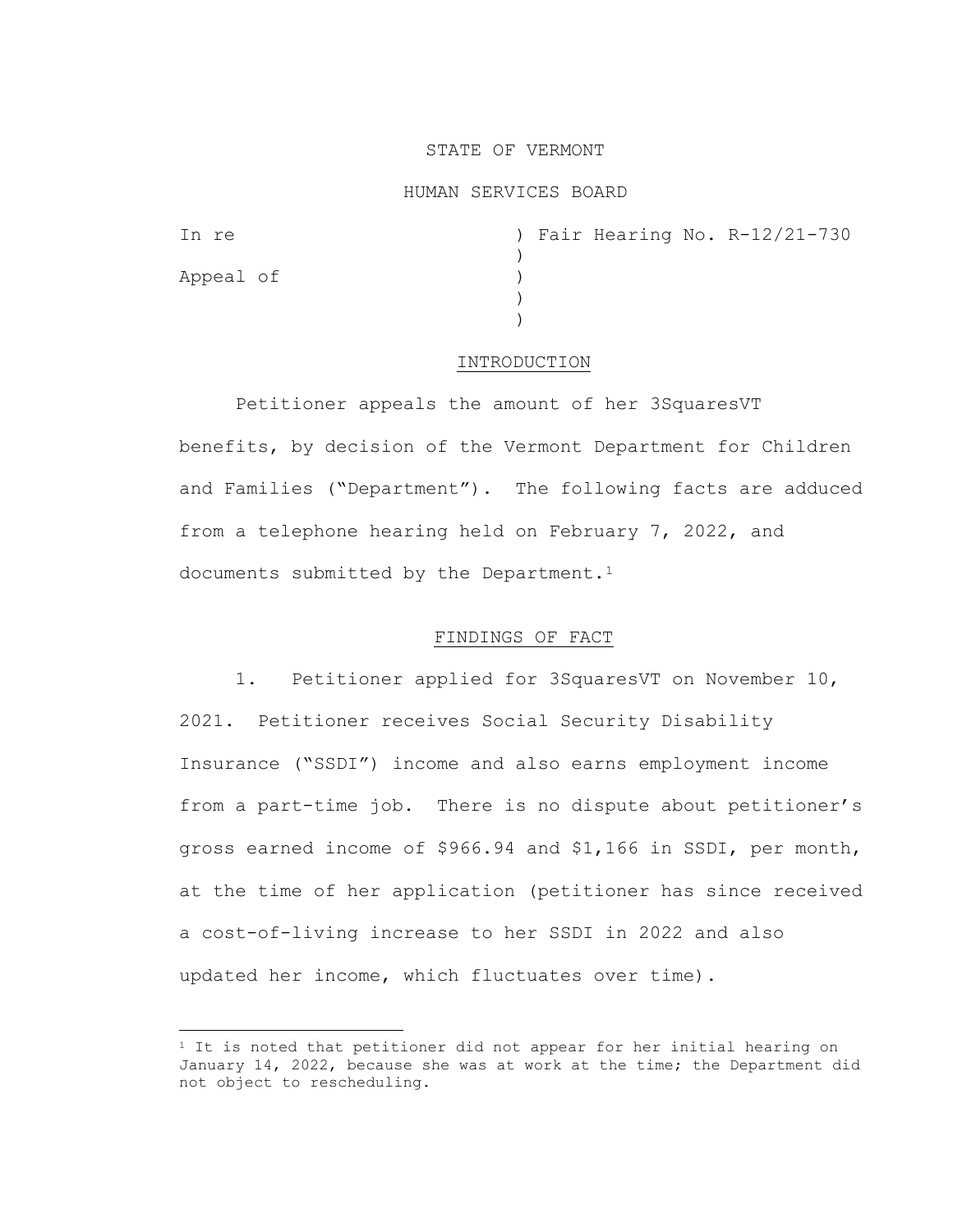2. Petitioner also indicated on her application that she was enrolled in Medicare and paid a monthly premium of \$120. Petitioner did not list any additional medical expenses. As far as other relevant expenses, there is no dispute about petitioner's monthly housing costs (comprised of her lot rent, mortgage, property taxes, and insurance) of \$714.04, at the time of her application.

3. The Department issued a decision based on petitioner's November 10th application on November 23, 2021. Department's decision accurately calculated petitioner's income, earned income deduction, shelter-utility deduction, and personal deduction, which amounted to \$1,054.79 in countable 3SquaresVT income per month, with a resulting benefit amount of \$20 per month. Petitioner does not dispute the above calculations.

4. However, on appeal petitioner disputes the following with respect to the Department's treatment of her medical deductions: (1) the Department's failure to allow her a deduction for her Medicare premium; and (2) the Department's insistence that petitioner provide verification of other medical expenses, such as co-pays, over-the-counter treatments, mileage to medical appointments, etc.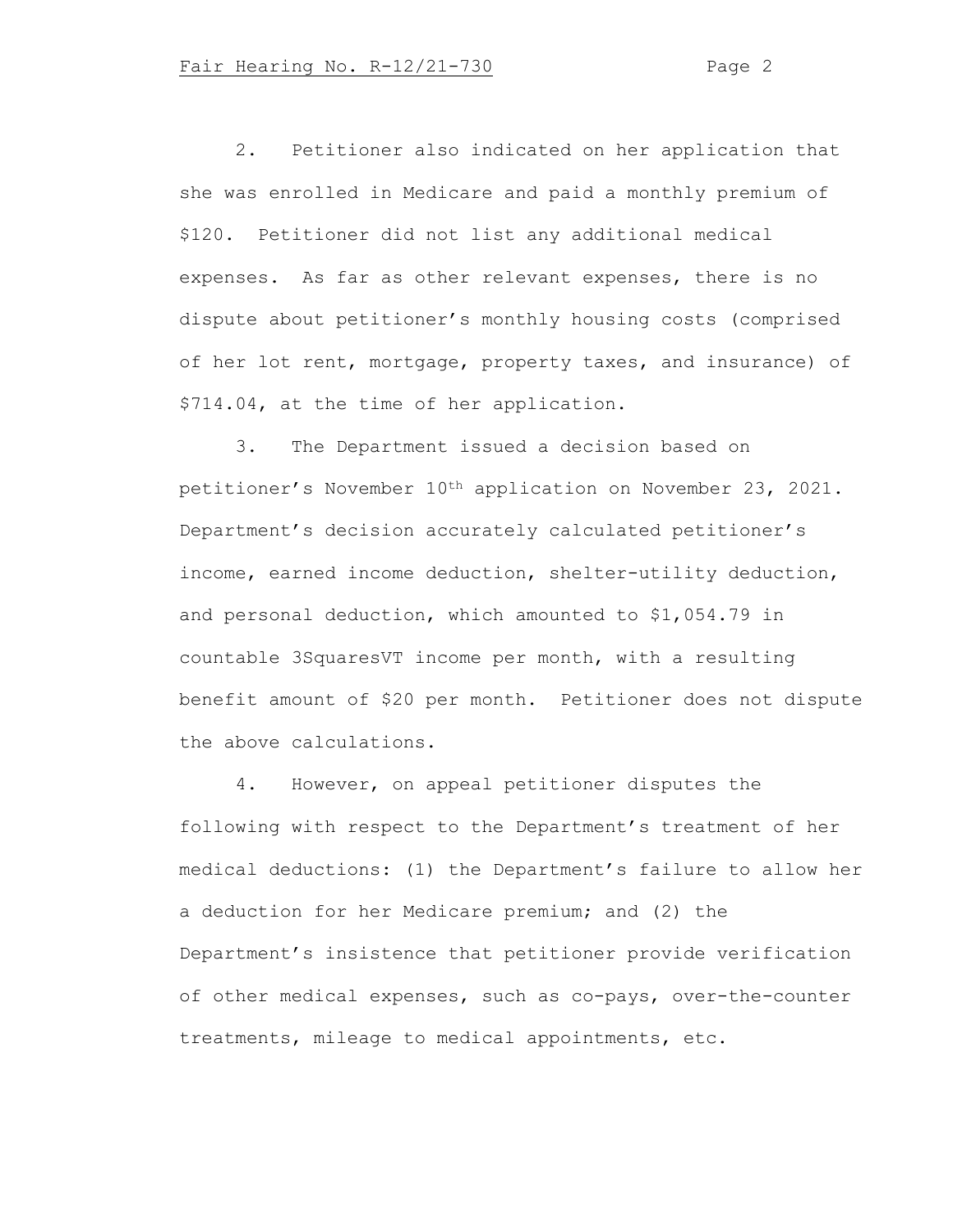5. At hearing, testimony from a Department worker established that the Department's records – apparently in error - showed that petitioner's Medicare premium was being paid through the Medicare Savings Program ("MSP"). At hearing, petitioner agreed to submit proof that her Medicare premium was deducted from her SSDI as well as additional verification of any other medical expenses (including mileage) that she wished to claim. This information was provided to the Department by petitioner following the hearing.

6. The Department subsequently contacted the Board on February 11, 2022, indicating that petitioner's medical expenses had been recognized (as well as a change in income), and a new notice of decision had been issued on February 9, 2022, which increased petitioner's 3SquaresVT benefits to \$42 per month. Of note, the Department gave retroactive effect to petitioner's medical deduction. It is further recognized that petitioner reported the deduction of her Medicare premium on her November [2](#page-2-0)021 application,  $2$  and the Department's understanding that petitioner was receiving the

<span id="page-2-0"></span><sup>2</sup> Petitioner slightly under-reported the amount of her premium cost, but this would not have affected the amount of the medical deduction at the time of her application, which is standardized at \$116 per month for incurred costs between \$35 and \$151 per month.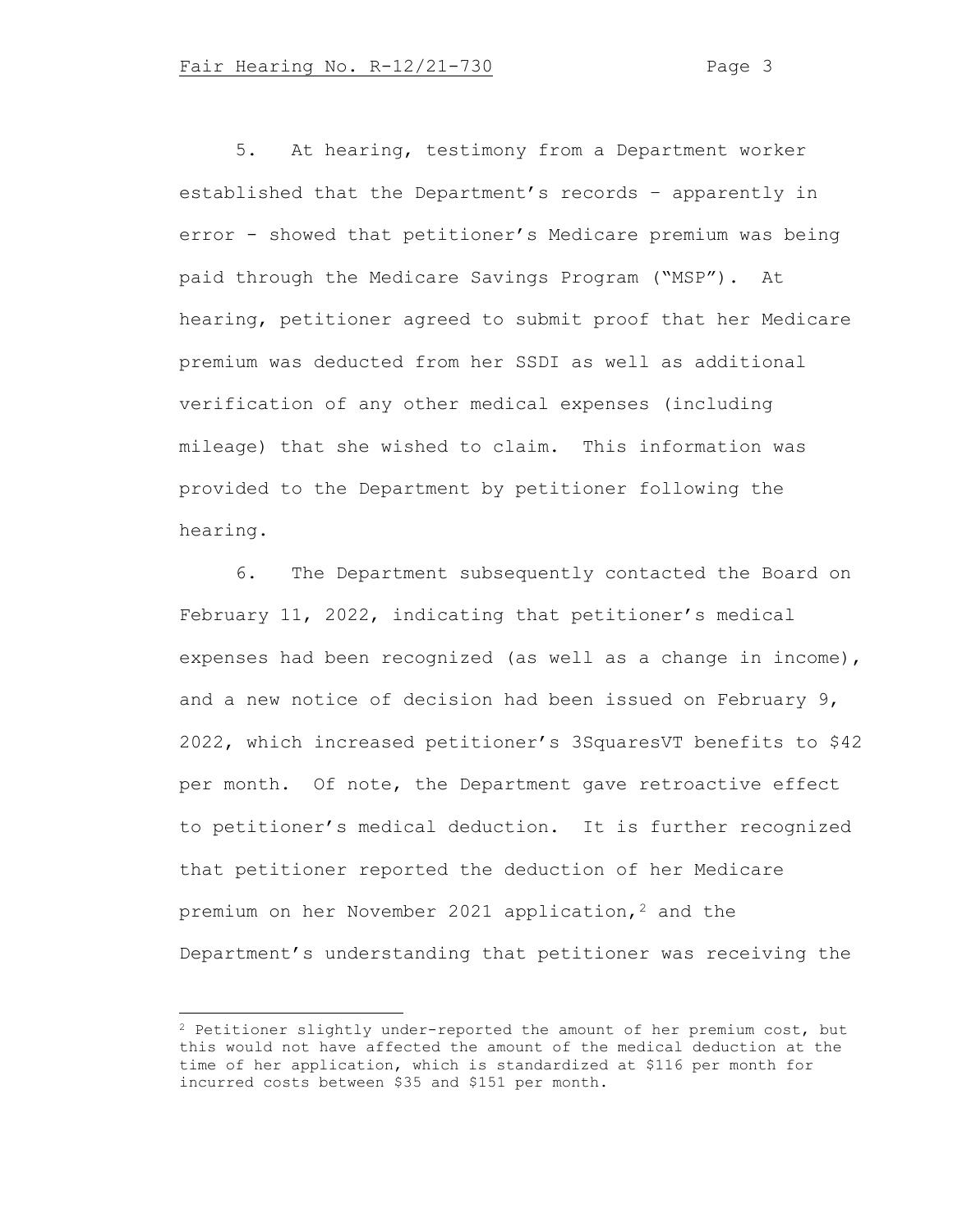MSP benefit was clearly in good faith but incorrect (the MSP benefit is administered by another department within the Agency of Human Services, the Department of Vermont Health Access).

7. The Department reported at hearing that, due to the Covid-19 public health emergency, the Department is currently providing a maximum benefit to all households eligible for a benefit at any level. It is not known when this provision of additional 3SquaresVT benefits will end; thus, petitioner's appeal remains a relevant and live dispute.

### ORDER

The Department's decision, with retroactive effect given to petitioner's medical deduction, is affirmed.

## REASONS

Review of the Department's determination is de novo. The Department has the burden of proof at hearing if terminating or reducing existing benefits; otherwise the petitioner bears the burden. *See* Fair Hearing Rule 1000.3.0.4.

The 3SquaresVT program is designed "to help low-income persons and families stretch their food budget to put three healthy meals on the table every day." *See* 3SquaresVT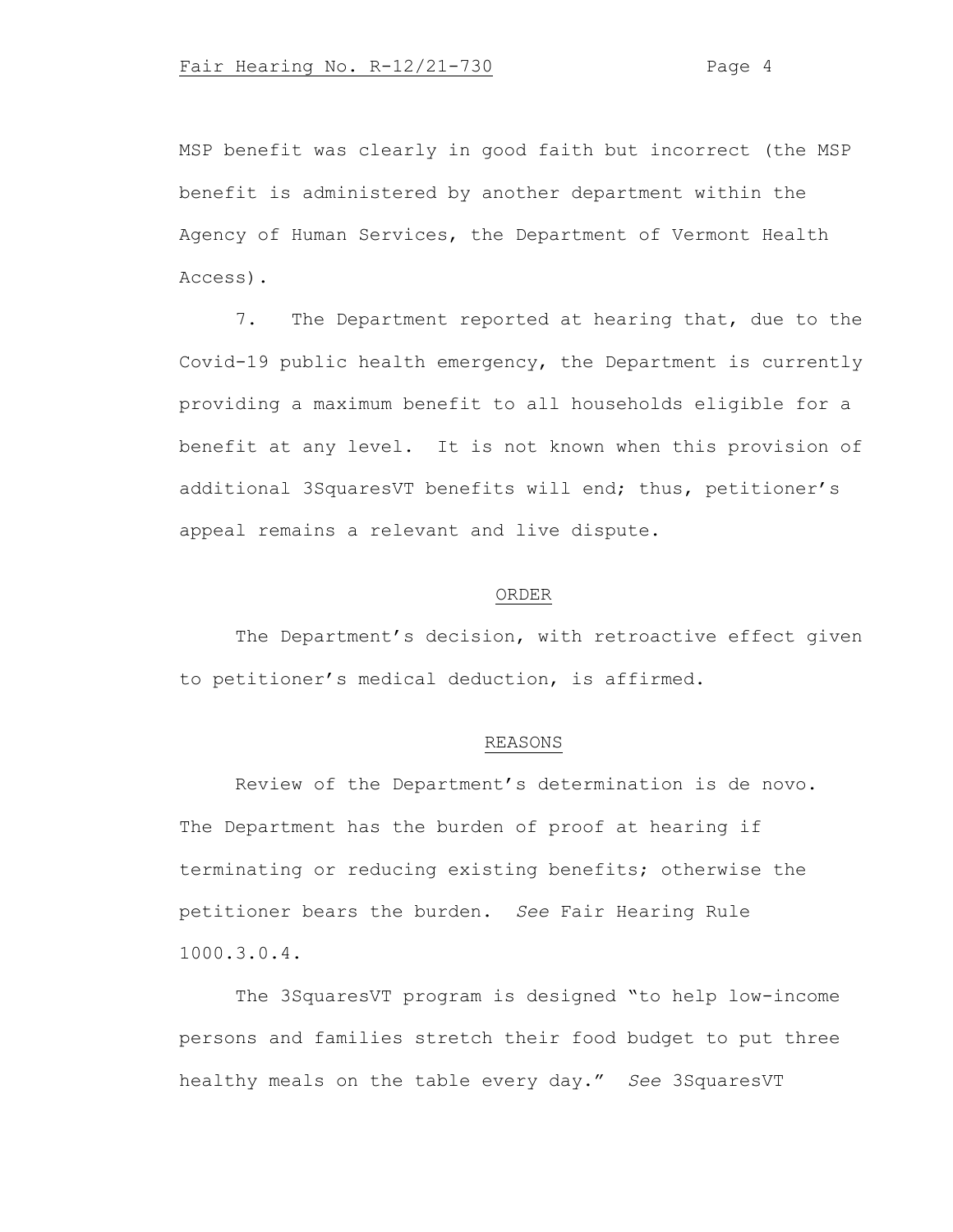Program Manual ("Manual"), Purpose. To meet this purpose and calculate benefit levels, the Department makes a determination of countable income and deductions under the rules. *See* Manual, Income and Determining Income and Deductions.

In determining eligibility, the Department first calculates gross household income, including all earned and unearned income. *See* Manual § 1500.1, Determination of Household Income. The Department correctly determined petitioner's gross monthly income at the time of her application as \$2,132.94 per month. The Department furthermore properly calculated the earned income deduction of \$193.39, *see* Manual, § 1600.4 (20 percent of gross earned income), as well as the standard deduction of \$177 for a household of one (1). *See* Manual, § 1600.7.

Petitioner's housing costs at the time of her application amounted to \$714.04 per month. The shelter deduction is calculated by adding the monthly cost for housing to a standard utility deduction (in petitioner's case, \$875 per month), then subtracting that total from 50 percent of the household's income after other deductions. *See* Manual § 1600.6 [Deductions – Shelter Expenses] and § 2400.7.1 [Net Income Calculation) ("total allowed shelter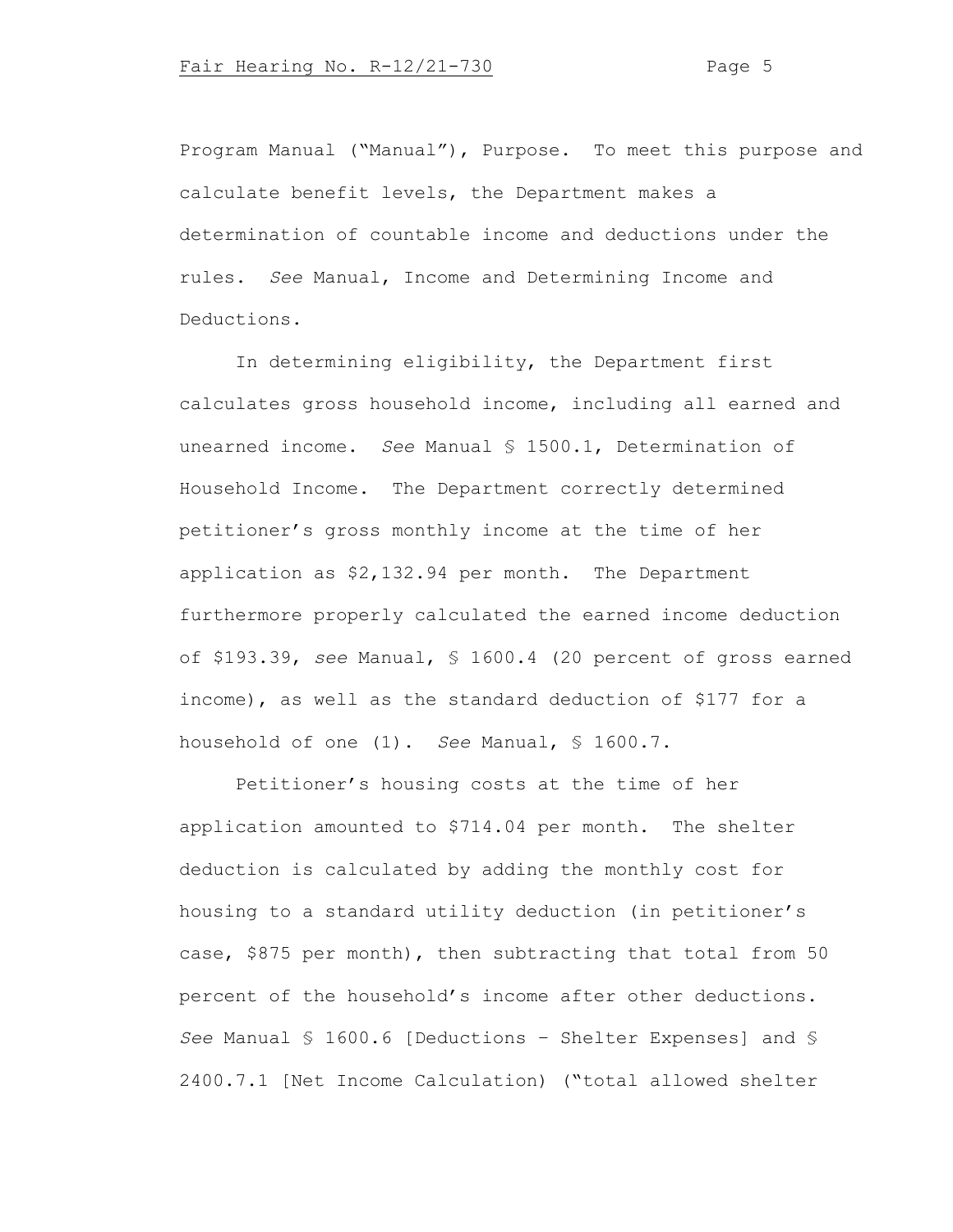expenses, then subtract 50 percent of the remaining (adjusted) income to arrive at a net shelter amount."). Here, 50 percent of the household's adjusted income (\$1,762.55 divided by 2, or \$881.28) subtracted from petitioner's total countable shelter expenses (\$714.04 + \$875  $= $1,589.04$ ) equals  $$707.76$ . This is identical to the Department's deduction of \$707.76.

While the Department appropriately requested that petitioner verify her out-of-pocket medical costs such as copays and mileage, *see* Manual at § 400.1 [Verification], petitioner correctly reported that her Medicare premium was deducted from her SSDI and the Department denied this deduction based on information that was apparently outdated (from a benefit program also administered by the Agency of Human Services, albeit by a different Department). The Department has now included this deduction in petitioner's 3SquaresVT calculation and has appropriately given petitioner's medical deduction retroactive effect. The deduction recognized in the February 9, 2022, decision exceeds the standard deduction of \$116 which petitioner would have received if the Department had recognized her Medicare premium payment at the time. The calculations made by the Department based on petitioner's November 10, 2021,